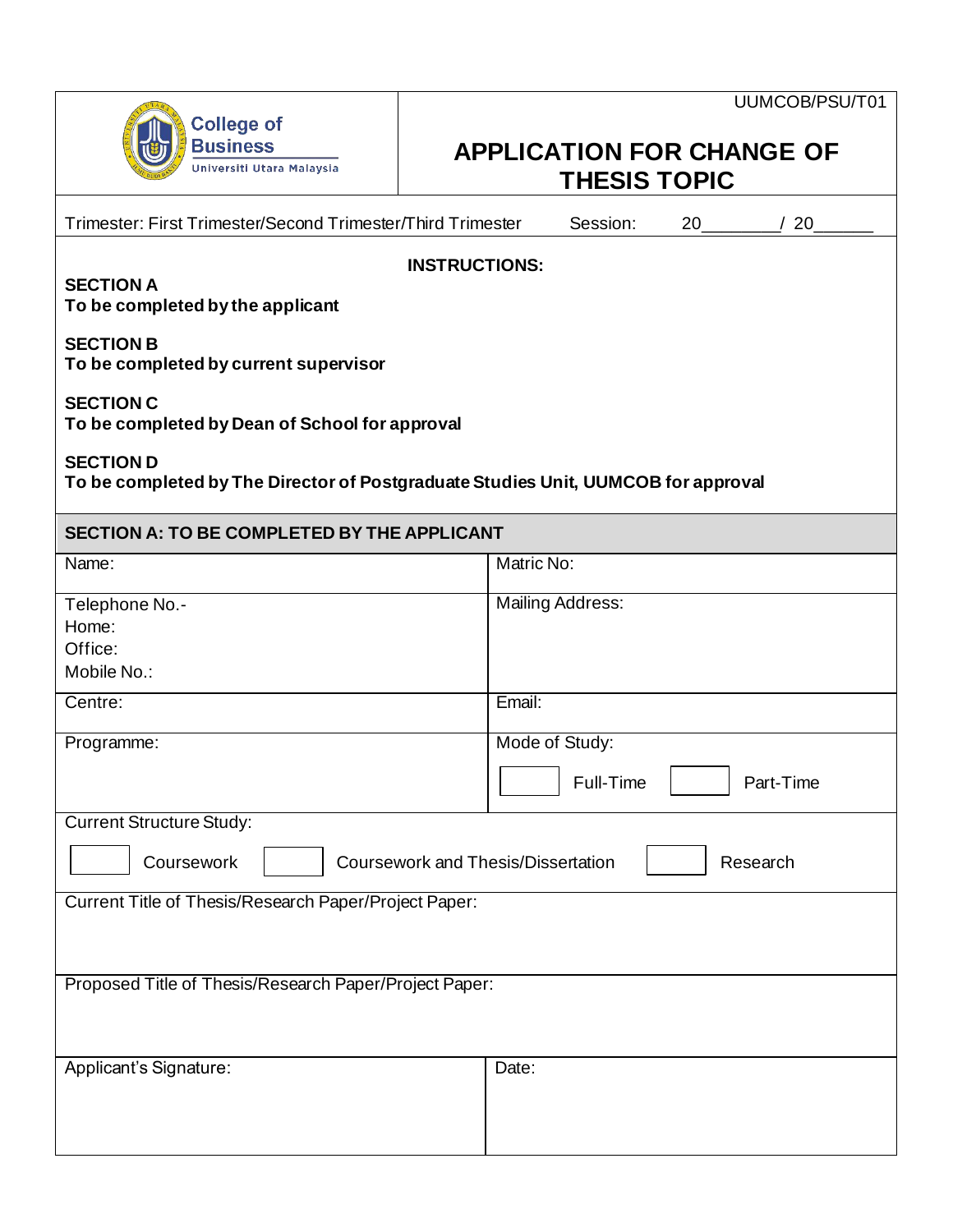| SECTION B: TO BE COMPLETED BY CURRENT SUPERVISOR          |
|-----------------------------------------------------------|
| Comment:                                                  |
| ) Agree ( ) Disagree<br>$\overline{\mathcal{L}}$          |
|                                                           |
|                                                           |
|                                                           |
|                                                           |
|                                                           |
|                                                           |
| Signature and Stamp:                                      |
|                                                           |
| Name:                                                     |
| Date:                                                     |
|                                                           |
| SECTION C: TO BE COMPLETED BY DEAN OF SCHOOL FOR APPROVAL |
|                                                           |
| Comment:                                                  |
| ) Approved ( ) Not Approved                               |
|                                                           |
|                                                           |
|                                                           |
|                                                           |
|                                                           |
|                                                           |
| Signature and Stamp:                                      |
|                                                           |
| Name:                                                     |